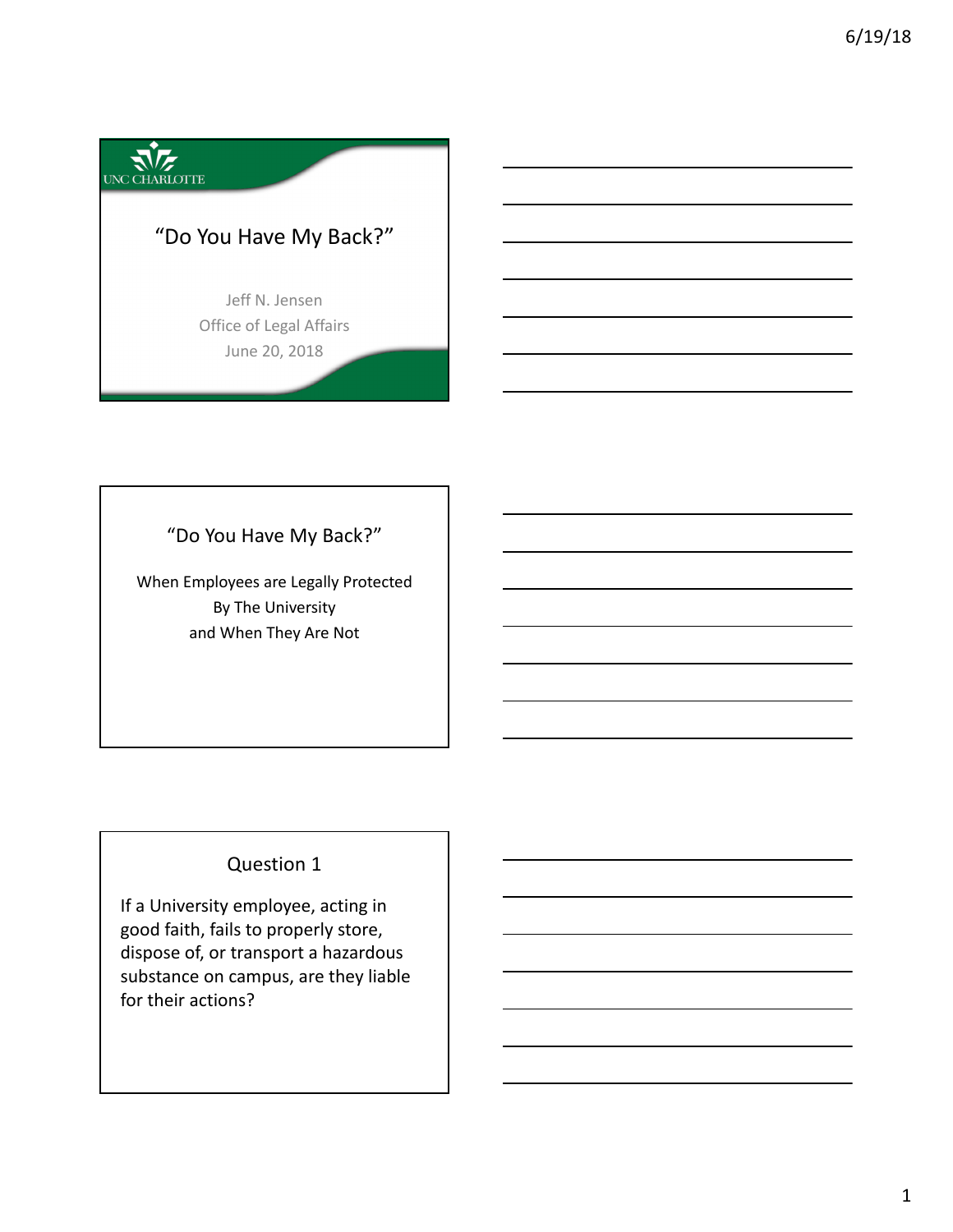### Question 2

Should a University faculty or staff member, who participates as a member of a search committee or a disciplinary appeal panel, be liable for their actions?

#### NC Defense of State Employees Act

Provides university employees with legal defense, representation, and indemnification if they are acting within the scope and course of their assigned job duties and are sued in their official or individual capacities, whether criminally or civilly.

NCGS Chapter 143, Article 31A

## Benefit #1

#### Indemnification for damages and costs.

A university employee, acting within the scope of employment, will be indemnified by the state for any damages and costs entered against the employee in a civil or criminal action or proceeding.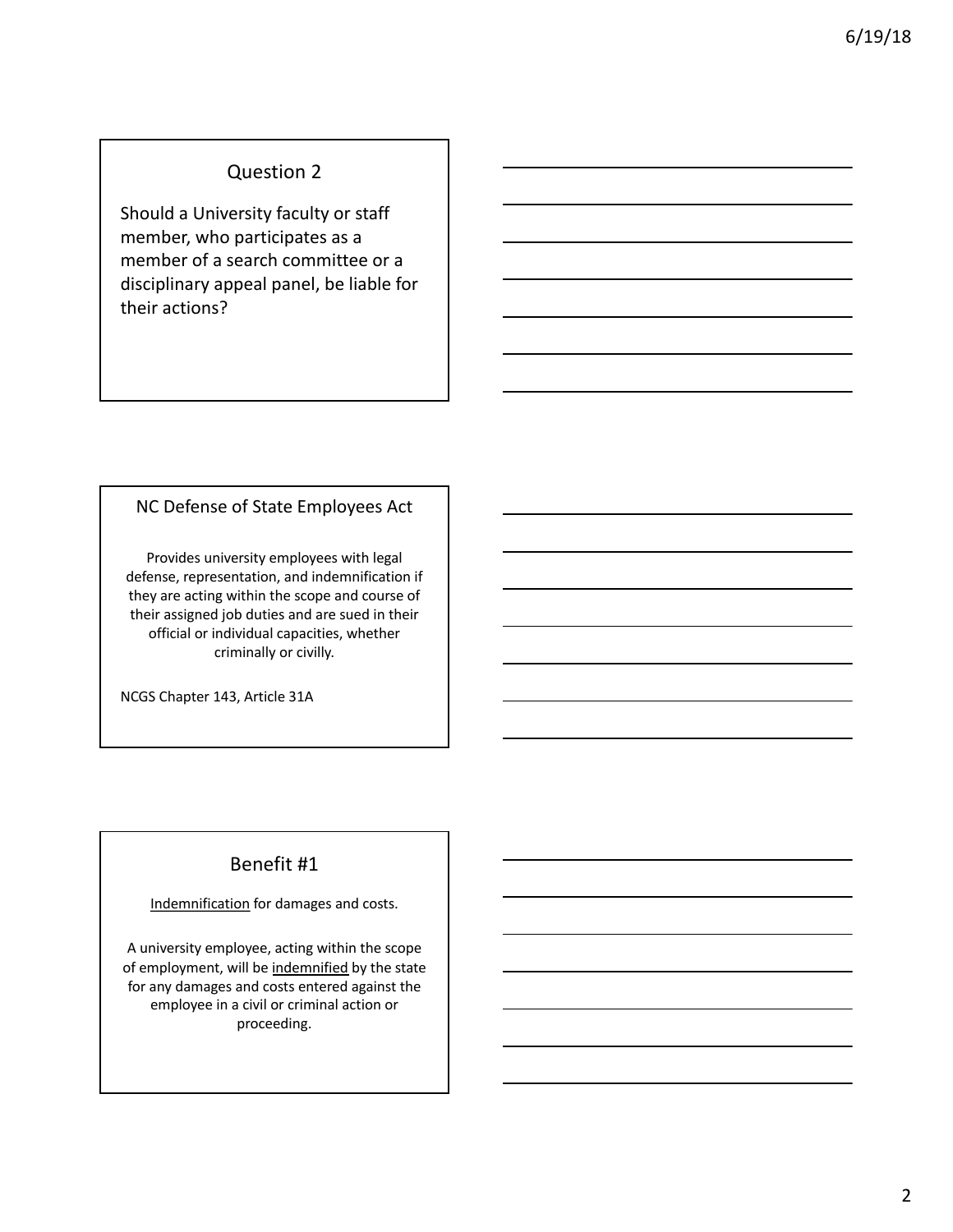### Benefit #2

Legal representation will be provided.

A university employee, acting within the scope of employment, will be provided legal counsel to defend against a civil or criminal action.

## Forms of Legal Representation

- Representation by the Attorney General's Office for actions in state and federal court;
- Representation by authorized agency counsel- -routinely for actions brought in administrative forums (e.g., U.S. EEOC, U.S. DOE's Office of Civil Rights, U.S. DOL's Wage and Hour Division); or
- Authorized private legal counsel appropriate to the matter at hand.

### Question 3

What test must be passed to activate these important benefits?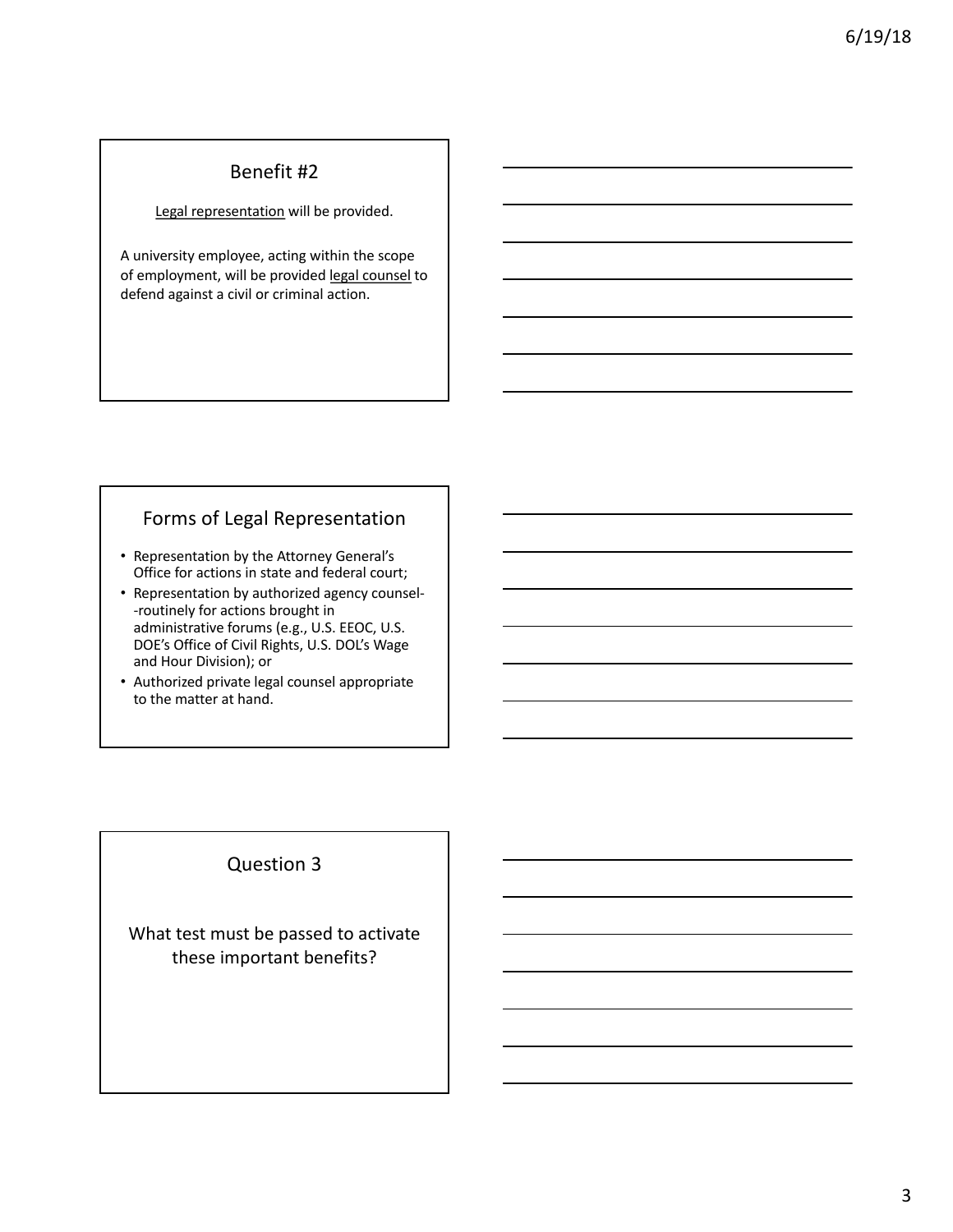## Test to Activate Benefits

A University employee must be acting within the scope of their employment to qualify for the protections of this statute.

#### Definition

Acting Within the Scope of Employment

An act growing out of or committed in the course of the discharge of an employee's duties.

### NC Defense of State Employees Act

An employee must request legal representation.

\* Immediately contact the Office of Legal Affairs upon threat of litigation or service of an actual lawsuit.

The North Carolina Attorney General (AG) has the sole discretion to decide whether to defend and indemnify an employee.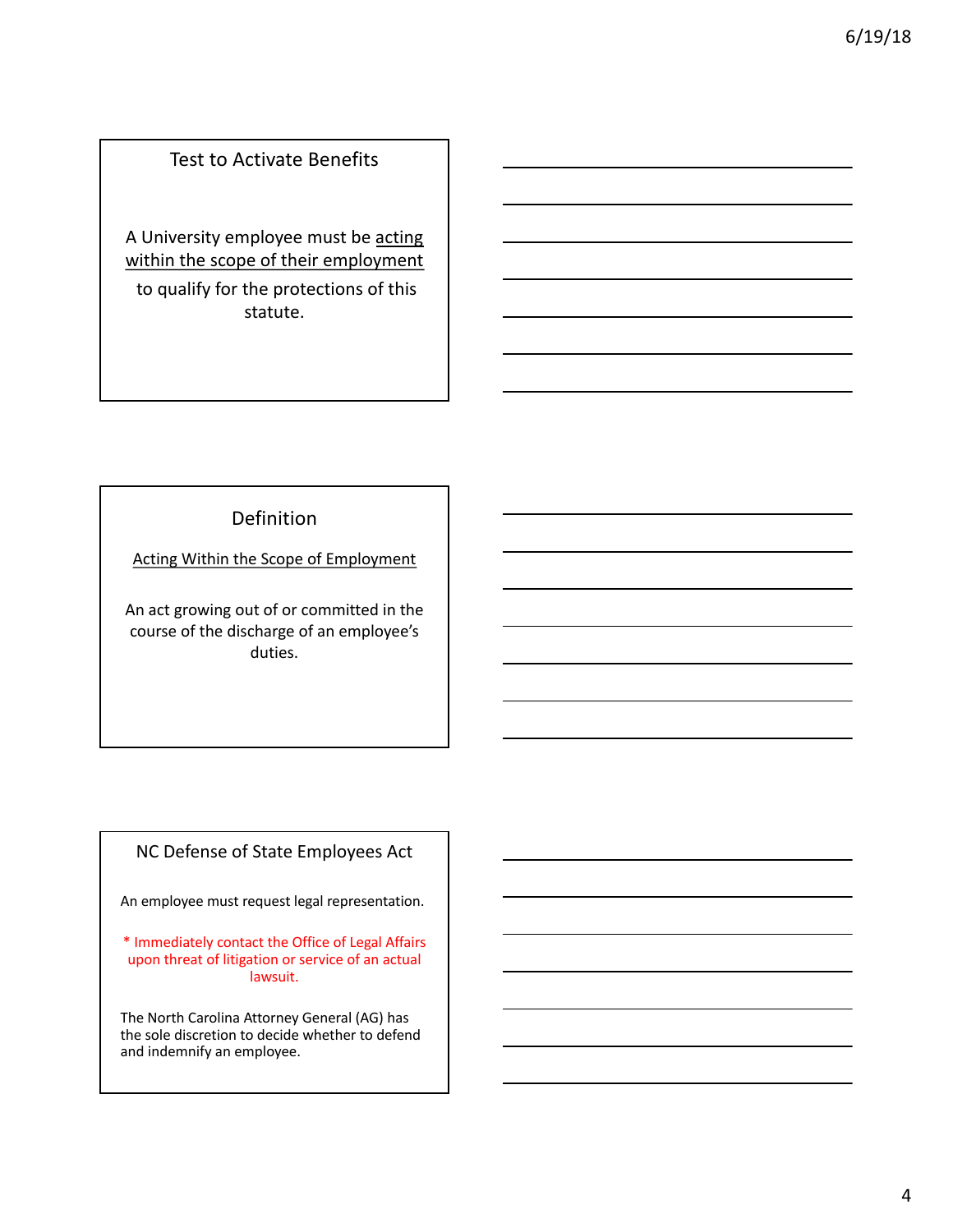#### Question 4

Are there any limits to the statutory benefits of the Defense of State Employees Act?

[The Attorney General's Office has historically interpreted this statutory test broadly, helping to ensure that the University has an active and participatory workforce.]

## Grounds for Refusal to Defend

The AG may refuse to defend a you if:

- (a) the act or omission is not within the scope and course of your employment;
- (b) you committed fraud, corruption or acted with actual malice;
- (c) it would create a conflict of interest between you and the State; or
- (d) it would not be in the best interest of the State.

#### Payment of Judgments & Settlements

Q. How are they funded?

The State's self-insurance program and its supplemental Excess Liability Insurance provide coverage for negligent acts, errors or omissions committed by University employees in the scope and course of their job duties that result in personal injury or property damage.